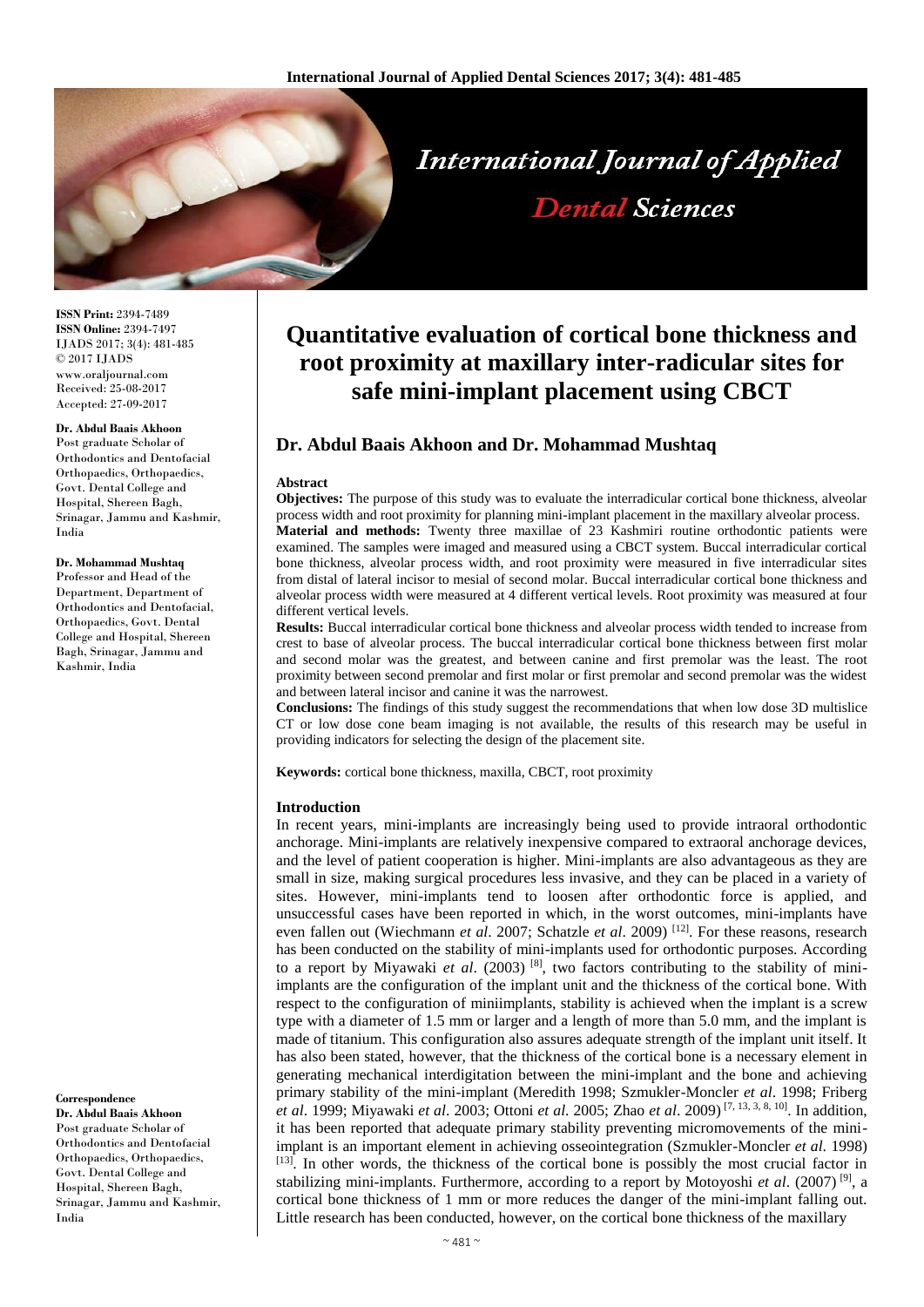International Journal of Applied Dental Sciences

alveolar process in Kashmiri population. Moreover, no fullmouth data are available pertaining to sites at which cortical bone thickness of 1 mm or more can be assured. Furthermore, there is a risk of the mini-implant being placed in contact with the tooth root, but to date, little research has been conducted that provides data on root proximity, which serves as an indicator when placing the mini-implant.

Given that, in our research, the authors used CBCT scans and conducted three dimensional measurements of the cortical bone thickness and width of the maxillary alveolar process, as well as the root proximity, to determine safe sites for miniimplant placement.

# **Materials and methods**

## **Samples**

The Data for the study were obtained from CBCT scans taken as part of Orthodontic diagnosis and treatment planning protocol in the department of Orthodontics & Dentofacial Orthopaedics, Government Dental College and Hospital, Shereen Bagh, Srinagar. Maxillary CBCT scans of twenty three patients were selected. The scans were selected according to the following inclusion and exclusion criteria:

# **Inclusion criteria**

- 1. Complete eruption of permanent dentition (except for third molars).
- 2. No missing teeth (exclude third molars).
- 3. No severe craniofacial disorders.
- 4. No severe periodontitis or periapical lesion.
- 5. No severe crowding and spacing in the teeth.

# **Exclusion criteria**

- 1. Periapical or periradicular pathologies or radioluciences of either periodontal or endodontic origin.
- 2. A significant medical or dental history (e.g., use of bisphosphonates or bone altering medications or diseases).
- 3. Severe facial or dental asymmetries.

# **Methodology**

## **Sample Size and power**

A sample size was calculated using G\*Power software (Ver. 3.0.10). For a power of 80%,  $\alpha$ =0.05 Type I, and β=0.20 Type II error rates, a sample size of at least 20 patients was determined.

The data were obtained using the NewTom 3G Volume Scanner QRsr 1 Verona, Italy. The Newtom 3G Volume Scanner is based on a cone-beam technique that uses x-ray emissions efficiently, thus reducing the dose absorbed by the patient. The following settings were used: X ray source: HF, Constant potential (DC), 90 kV; 2 mA (pulsed)

Imaging mode: CBCT Focal spot: 0.5 mm Dose: 80-100 µSv Scan: 11 cm  $\times$  8 cm and 8 cm  $\times$  8 cm Scan time: 18 seconds

All images were oriented using a standardized protocol. On the axial image, the CBCT image was oriented until the green line supplied by the software was perpendicular to the buccal bone surface and bisects the interradicular area to be measured. On the sagittal image, the CBCT image was oriented until the occlusal plane is parallel to the blue line. The cursor was adjusted until the red line in the axial image was centered on each contact area, at approximately the

midroot level. For each interradicular area in the maxilla and the mandible, from the distal aspect of the lateral incisor to the mesial aspect of the second molar of maxilla and mandible, the following measurements were done at four different heights from the alveolar crest, that was, at 2, 5, 8 and 11 mm.

**Mesiodistal distance:** These measurements were taken at the widest distance between each two adjacent teeth.



**Fig 1:** Measurement of the inter-radicular distances at 4 levels from the alveolar crest.

**Buccolingual thickness:** The thickness was measured from the outermost point on the buccal side to the outermost point on the palatal/lingual side at the middle of the distance between each two adjacent teeth.



**Fig 2:** Measurement of the alveolar process width.

**Buccal Cortical bone thickness**: the distance between the internal and external aspects of the cortex in the middle of the interradicular distance between each two adjacent teeth was measured.



**Fig 3:** Measurement of the buccal cortical bone thickness.

Each measurement was taken on the computer display monitor with the Newtom® 3G measure softwear.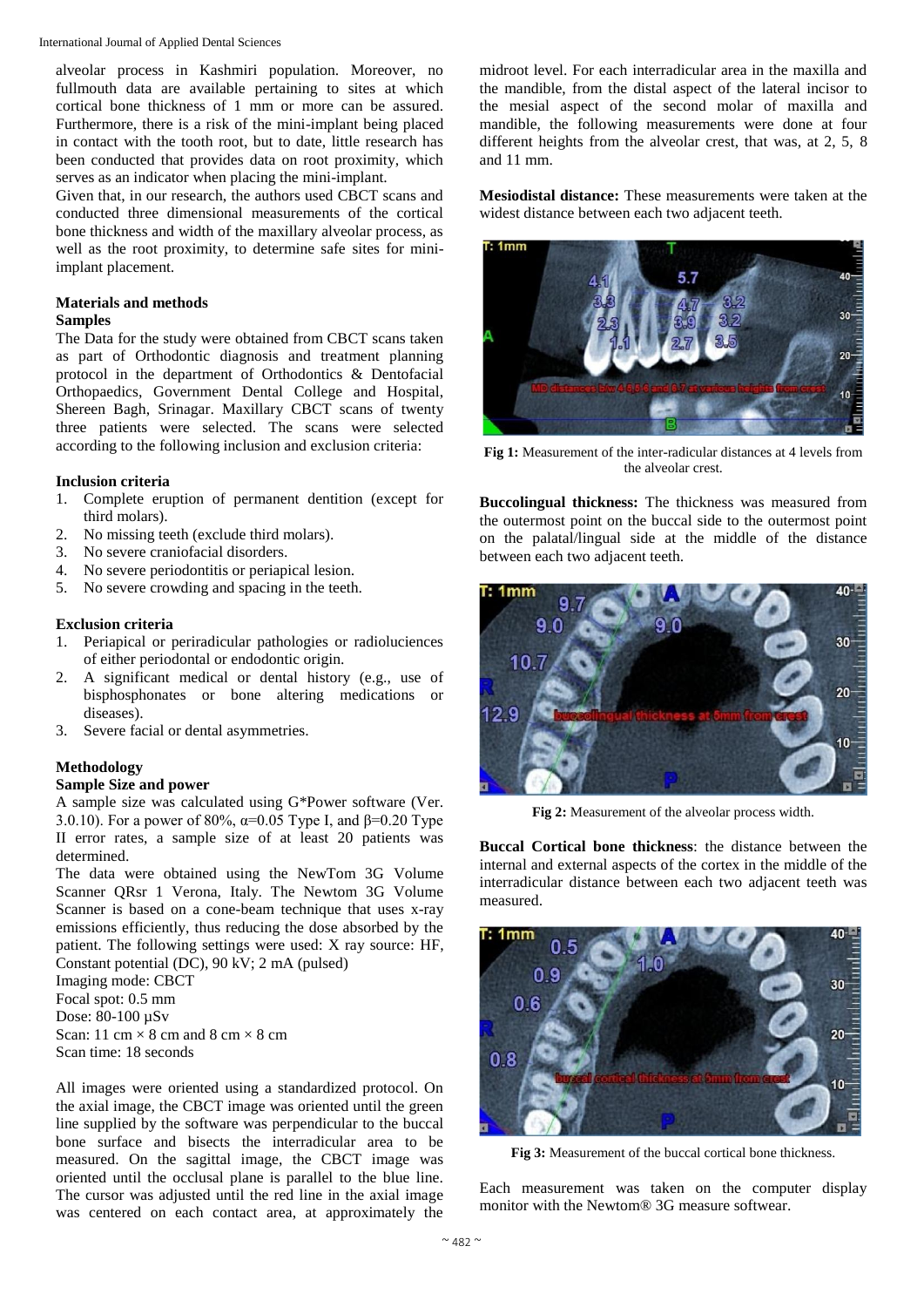### **Statistical analysis**

The statistical analysis of data was carried with the help of means, ranges and standard deviations.

Student's t-test was used to test the difference between means of various variables. A P-value of less than 0.05 was considered statistically significant. Statistical package SPSS (Version 20.0) was used to carry out the statistical analysis of data.

Based on the normalcy of the distribution of the data, results obtained were statistically analyzed and compared using SPSS software**.** The statistical analysis included:

- *Descriptive statistics: Including;* mean, minimum, maximum, and standard deviation
- *Independent-samples t-test:* For the comparison of various variables.

Informed consent regarding the benefits and protocol of study was obtained from all patients.

## **The study was carried out using the following parameters**

- 1. Evaluation of buccolingual alveolar process width in interdental areas in between lateral incisor and canine, canine and first premolar, first premolar and second premolar, second premolar and first molar, first molar and second molar at 2mm, 5mm, 8mm and 11mm height from the alveolar crest in maxilla.
- 2. Evaluation of mesiodistal distance (inter-radicular spaces) in interdental areas in between lateral incisor and canine, canine and first premolar, first premolar and second premolar, second premolar and first molar, first molar and second molar at 2mm, 5mm, 8mm and 11mm height from the alveolar crest in maxilla.
- 3. Evaluation of buccal cortical bone thickness in interdental areas in between lateral incisor and canine, canine and first premolar, first premolar and second premolar, second premolar and first molar, first molar and second molar at 2mm, 5mm, 8mm and 11mm height from the alveolar crest in maxilla.

#### **Results**

The means and standard deviations of the buccolingual alveolar process width of the maxilla is shown in Table 1.

**Table 1:** Descriptive statistics of Buccolingual measurements in maxilla.

| Height<br>from  |           | Maxilla |      |      |       |       |  |
|-----------------|-----------|---------|------|------|-------|-------|--|
| alveolar crest  |           | 2&3     | 3&4  | 4&5  | 5&6   | 6&7   |  |
| $2 \text{ mm}$  | Mean      | 5.64    | 6.68 | 7.90 | 9.08  | 10.64 |  |
|                 | SD        | 1.22    | 0.95 | 1.08 | 1.34  | 1.88  |  |
|                 | Min       | 3.5     | 4.4  | 5.1  | 6.6   | 7.5   |  |
|                 | Max       | 7.5     | 8.2  | 10.4 | 11.4  | 13.8  |  |
| 5 mm            | Mean      | 7.71    | 8.50 | 8.63 | 9.95  | 12.08 |  |
|                 | <b>SD</b> | 1.30    | 0.99 | 1.02 | 1.49  | 2.16  |  |
|                 | Min       | 5.2     | 6.5  | 6.3  | 6.9   | 7.8   |  |
|                 | Max       | 10.0    | 9.8  | 10.3 | 12.4  | 16.9  |  |
| 8 mm            | Mean      | 8.39    | 8.60 | 8.59 | 10.42 | 12.97 |  |
|                 | <b>SD</b> | 1.80    | 1.45 | 1.27 | 1.84  | 2.12  |  |
|                 | Min       | 5.2     | 5.8  | 6.1  | 7.1   | 8.6   |  |
|                 | Max       | 11.4    | 11.1 | 11.2 | 13.0  | 18.5  |  |
| $11 \text{ mm}$ | Mean      | 8.37    | 8.68 | 9.20 | 11.38 | 13.07 |  |
|                 | SD        | 2.66    | 2.35 | 1.82 | 2.22  | 1.93  |  |
|                 | Min       | 4.1     | 5.0  | 6.0  | 7.6   | 8.8   |  |
|                 | Max       | 12.7    | 13.8 | 13.0 | 15.2  | 16.1  |  |

The greatest buccolingual alveolar process width was between the first and second molar at 11 mm height  $(13.07\pm1.93)$ . The least buccolingual alveolar process width was between lateral

incisor and canine at 2 mm height  $(5.64 \pm 1.22 \text{ mm})$ . The means and standard deviations of the mesiodistal distances of the maxilla is shown in Table 2.

**Table 2:** Descriptive statistics of mesiodistal distances (interradicular spaces) in maxilla.

| <b>Height from alveolar crest</b> |      | <b>Maxilla</b> |                   |       |                   |      |
|-----------------------------------|------|----------------|-------------------|-------|-------------------|------|
|                                   |      | 2&3            | 3&4               | 4&5   | 5&6               | 6&7  |
| $2 \text{ mm}$                    | Mean | 1.75           | 2.06              | 2.15  | 2.36              | 2.25 |
|                                   | SD   | 0.52           | 0.66              | 0.49  | 0.63              | 0.86 |
|                                   | Min  | 0.9            | 0.9               | 1.1   | 1.2               | 0.6  |
|                                   | Max  | 3.0            | 3.5               | 3.0   | 4.4               | 4.2  |
|                                   | Mean | 2.30           | 2.32              | 2.50  | 2.47              | 2.01 |
| 5 mm                              | SD   | 0.73           | 0.93              | 0.63  | 0.87              | 0.96 |
|                                   | Min  | 1.1            | 0.9               | 1.4   | 1.0               | 0.2  |
|                                   | Max  | 4.1            | 4.1               | 3.6   | 4.2               | 4.1  |
|                                   | Mean | 2.93           | 2.80              | 2.93  | 3.10 <sup>x</sup> | 1.97 |
| 8 mm                              | SD   | 0.97           | 0.98              | 0.83  | 0.90              | 1.06 |
|                                   | Min  | 0.9            | 0.9               | 1.7   | 1.2               | 0.2  |
|                                   | Max  | 5.1            | 4.7               | 4.1   | 5.4               | 5.3  |
| $11 \text{ mm}$                   | Mean | 3.07x          | 3.51 <sup>x</sup> | 3.38x | "3.72"            | 2.13 |
|                                   | SD   | 0.97           | 1.31              | 1.02  | 1.09              | 1.40 |
|                                   | Min  | 1.2            | 0.9               | 1.5   | 1.7               | 0.6  |
|                                   | Max  | 4.4            | 5.3               | 4.8   | 5.7               | 5.0  |

Average risk site $x$  " Safe site

The greatest mesiodistal distance (inter-radicular space) was between the second premolar and first molar at 11 mm height from the alveolar crest  $(3.72 \pm 1.09 \text{ mm})$ . The least mesiodistal distance (inter-radicular space) was between lateral incisor and canine at 2 mm height  $(1.75\pm0.52$  mm).

The means and standard deviations of the buccal cortical bone thickness of the maxilla is shown in Table 3.

| <b>Height from alveolar crest</b> |      | Maxilla |      |      |      |      |
|-----------------------------------|------|---------|------|------|------|------|
|                                   |      | 2&3     | 3&4  | 4&5  | 5&6  | 6&7  |
| $2 \text{ mm}$                    | Mean | 0.93    | 0.92 | 0.86 | 0.86 | 1.00 |
|                                   | SD   | 0.39    | 0.34 | 0.30 | 0.32 | 0.34 |
|                                   | Min  | 0.3     | 0.3  | 0.3  | 0.3  | 0.3  |
|                                   | Max  | 1.9     | 1.5  | 1.5  | 1.7  | 2.0  |
|                                   | Mean | 0.88    | 0.83 | 0.86 | 0.84 | 0.87 |
| $5 \text{ mm}$                    | SD   | 0.32    | 0.23 | 0.29 | 0.34 | 0.24 |
|                                   | Min  | 0.2     | 0.3  | 0.3  | 0.3  | 0.5  |
|                                   | Max  | 1.6     | 1.2  | 1.5  | 1.5  | 1.5  |
|                                   | Mean | 1.11    | 1.15 | 0.91 | 0.93 | 0.93 |
|                                   | SD   | 0.33    | 0.35 | 0.25 | 0.35 | 0.43 |
| 8 mm                              | Min  | 0.3     | 0.5  | 0.2  | 0.5  | 0.3  |
|                                   | Max  | 2.0     | 2.1  | 1.4  | 1.6  | 1.9  |
| $11 \text{ mm}$                   | Mean | 1.11    | 1.11 | 0.95 | 1.16 | 1.35 |
|                                   | SD   | 0.34    | 0.31 | 0.22 | 0.60 | 0.59 |
|                                   | Min  | 0.5     | 0.5  | 0.5  | 0.4  | 0.6  |
|                                   | Max  | 1.8     | 1.8  | 1.3  | 3.3  | 3.0  |

Table 3: Descriptive statistics of buccal cortical bone thickness in maxilla.

The greatest buccal cortical bone thickness was between the first and second molar at 11 mm height  $(1.35\pm0.59$  mm). The least buccal cortical bone thickness was between canine and first premolar at 5 mm height  $(0.83\pm0.23$  mm).

These data show that, for all variables, the measurements are gradually increased from cervical area to apical area. Small variations from this trend were observed between the first premolar and second premolar at 8 mm height and between lateral incisor and canine at 11 mm height (for BL). The variation was also observed between the first molar and second molar at 5 mm and 8 mm height (for MD). The buccal cortical thickness (BC) also showed variations from the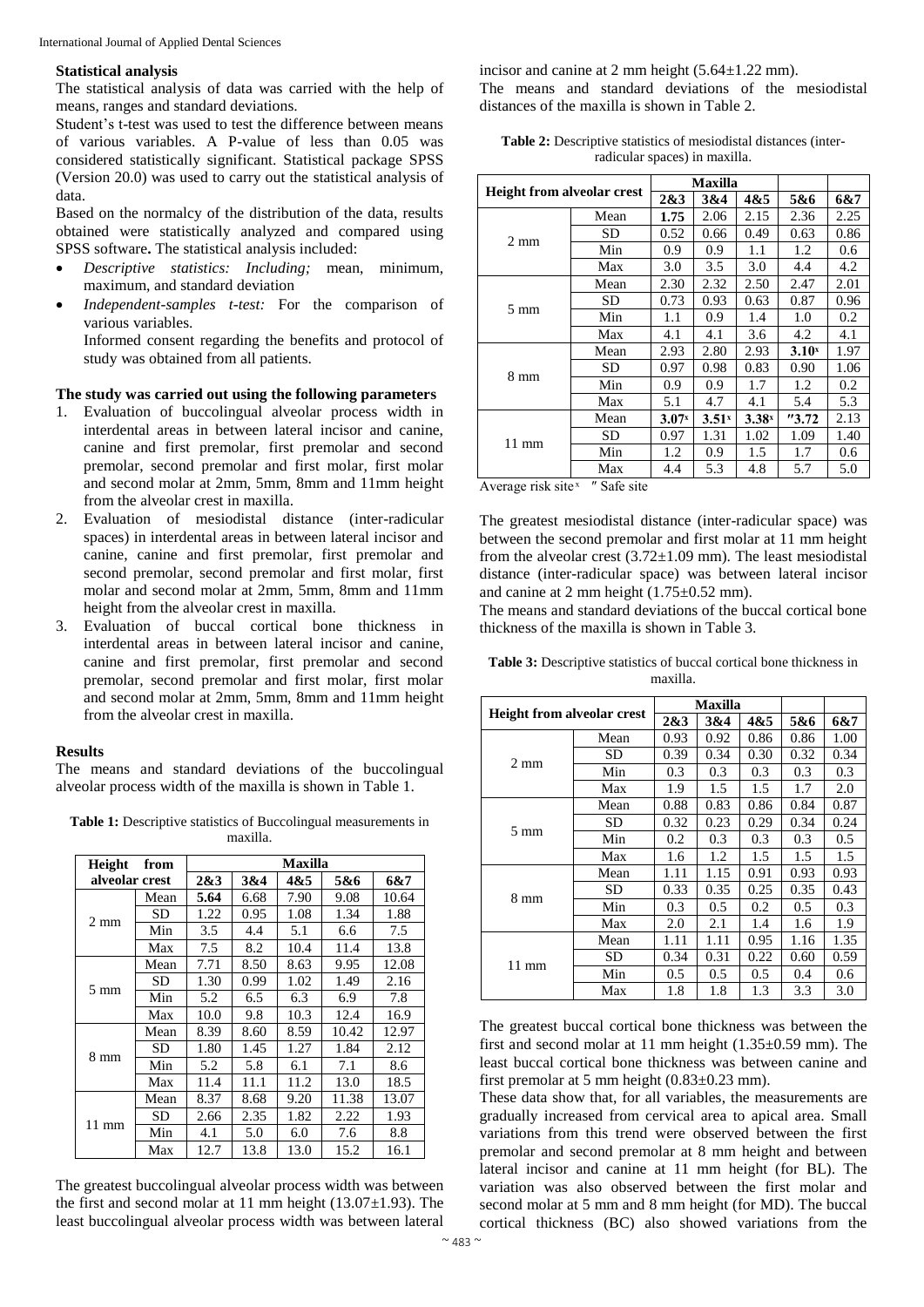International Journal of Applied Dental Sciences

general trend between lateral incisor and canine at 5 mm height; between canine and first premolar at 5 mm and 11 mm height; between second premolar and first molar at 5 mm height; and between first molar and second molar at 5 mm height, which were less than the height above them. The buccolingual alveolar process width increases from the anterior to posterior regions.

# **Discussion**

To date, the success rates for screw-type mini-implants used in the alveolar process has been lower than those for dental implants and mini-plates (Kuroda *et al*. 2007a) [4] . Two factors affecting the success of mini-implants are the thickness of the cortical bone and root proximity (Miyawaki *et al*. 2003; Kuroda *et al*. 2007b) [8, 5] . According to Turkyilmaz *et al*. (2006), the primary stability of the implant can be estimated by CT scanning prior to surgery. Given that, CT scans should preferably be carried out on all patients. However, because it is not feasible to perform CT scans and cone beam CT scans in all cases, we do not always obtain important information. Therefore, in our research we focused our efforts on acquiring anatomical data of the placement site. When mini-implants are used in the maxilla, in many cases they are placed in an inter-radicular site of the maxillary alveolar process. For this reason, we measured the buccal cortical bone thickness, and root proximity at every inter-radicular site from 2–3 to 6–7. A cortical bone thickness of at least 1 mm is necessary to achieve mini-implant stability. When we measured cortical bone thickness, there was a tendency for the superior part of the alveolar process to be thicker than the inferior part. Because of this, in view of the stability of the mini-implant,

placement in the portion above the alveolar process is preferred whenever possible. In the upper portion, however, the presence of the nasal cavity and maxillary sinus needs to be considered, as well as the anatomical limitations imposed by the transition from the attached gingiva to the alveolar mucosa. Therefore, while still considering the stability of the mini-implant, we believed it was important to identify sites with a thickness of 1 mm or more in the portion farther down of the alveolar process as well, to assure safe placement.

The safe site for placing miniscrew implant in the maxilla of our study is between the second premolar and first molar at 11 mm height  $(3.72 \pm 1.09 \text{ mm})$ , however it should be careful about maxillary sinus position at this height. The average risk site is between the second premolar and first molar at 8 mm height (3.10±0.90 mm); between the first and second premolar  $(3.38 \pm 1.02 \text{ mm})$ ; between the canine and first premolar  $(3.51\pm1.31 \text{ mm})$  and between the lateral incisor and canine  $(3.07\pm0.97 \text{ mm})$  at 11 mm height from the alveolar crest, that is suitable for 1.2-1.3 mm diameter of miniscrew implant. The results of this study in terms of the placement site of miniimplant screws in maxilla are in agreement with the results obtained by Poggio *et al*. and Fayed *et al*. This study determines the inter-radicular areas in the maxilla for safe and suitable orthodontic miniscrew implant placement. We reported the greatest mesiodistal distance was between the maxillary second premolar and first molar. According to the Table 4, this result agreed with those obtained in previous studies of both 2D and 3D method. However, they are slightly different from the study of Poggio *et al.* probably due to the difference in the method of measurement in these studies.

**Table 4:** Summary of articles identifying the greatest mesiodistal distance in the interradicular areas of maxilla.

| Author                 | <b>Method</b> | <b>Greatest Inter-radicular distance</b> |
|------------------------|---------------|------------------------------------------|
| Poggio et al., 2006    | <b>CBCT</b>   | $4-5, 5-6$                               |
| Park and Cho, 2009     | <b>CBCT</b>   | $5-6$                                    |
| Fayed et al., 2010     | <b>CBCT</b>   | $5-6$                                    |
| Chaimanee et al., 2011 | <b>IOPAR</b>  | $5-6$                                    |
| Schnelle et al., 2004  | <b>OPG</b>    | $5-6$                                    |
| Our study              | <b>CBCT</b>   | 5-6                                      |

It has been reported that contact between the mini-implant and a tooth root is one reason that mini-implants sometimes fail (Kuroda *et al.* 2007b)<sup>[5]</sup>. Because of this, it is important to ascertain the root proximity. Mini-implants currently used have a diameter of 1.3–1.5 mm (Park *et al*. 2001; Bae *et al*. 2002; Kyung *et al*. 2003; Deguchi *et al*. 2006; Kuroda *et al*.  $2007a$ )  $[11, 1, 6, 2, 4]$ . Taking the width of the periodontal membrane into consideration, it is necessary to assure root proximity of at least 2.5 mm. The root proximity increases in the direction of the root apex, so adequate root proximity can be assured at a site close to the root apex. When placement is necessary at a lower level, however, adequate root proximity can be assured in the lower portion at 2–3, 3-4, 4–5 and 5–6. Because there is less interdental space at 6–7, particular caution is required concerning contact between the miniimplant and the tooth root when placing the mini-implant at these sites. Mini-implants currently in use measure from 6 to 8 mm in length (Deguchi *et al*. 2006) [2]. We confirmed, based on our measurement results that the maxillary alveolar process has a width of 6 mm or greater at most sites. There are also reports indicating that the longer the mini-implant, the higher the success rate of implantation (Kuroda *et al*.  $2007a$ <sup>[4]</sup>. At sites above the alveolar process and in the molar region, a width of at least 8 mm can be assured for the alveolar process, suggesting that longer mini-implants can be used at these sites.

## **Conclusion**

In the present study, we obtained anatomical data necessary when placing mini-implants only for the maxilla in Kashmiri skulls. Because individual differences exist, performing CT scans or similar imaging procedures prior to surgery is the optimal approach, but in cases where such preoperative imaging is not possible, the results of this research may be useful in providing indicators for selecting the design of the placement site and the type of mini-implant unit to be used.

### **References**

- 1. Bae SM, Park HS, Kyung HM, Kwon OW, Sung JH. Clinical application of micro- implant anchorage. J Clin Orthod. 2002; 36:298-302.
- 2. Deguchi T, Nasu M, Murakami K, Yabuuchi T, Kamioka H, Takano-Yamamoto T. Quantitative evaluation of cortical bone thickness with computed tomographic scanning for orthodontic implants. Am J Orthod Dentofacial Orthop. 2006; 129:721.e7-12.